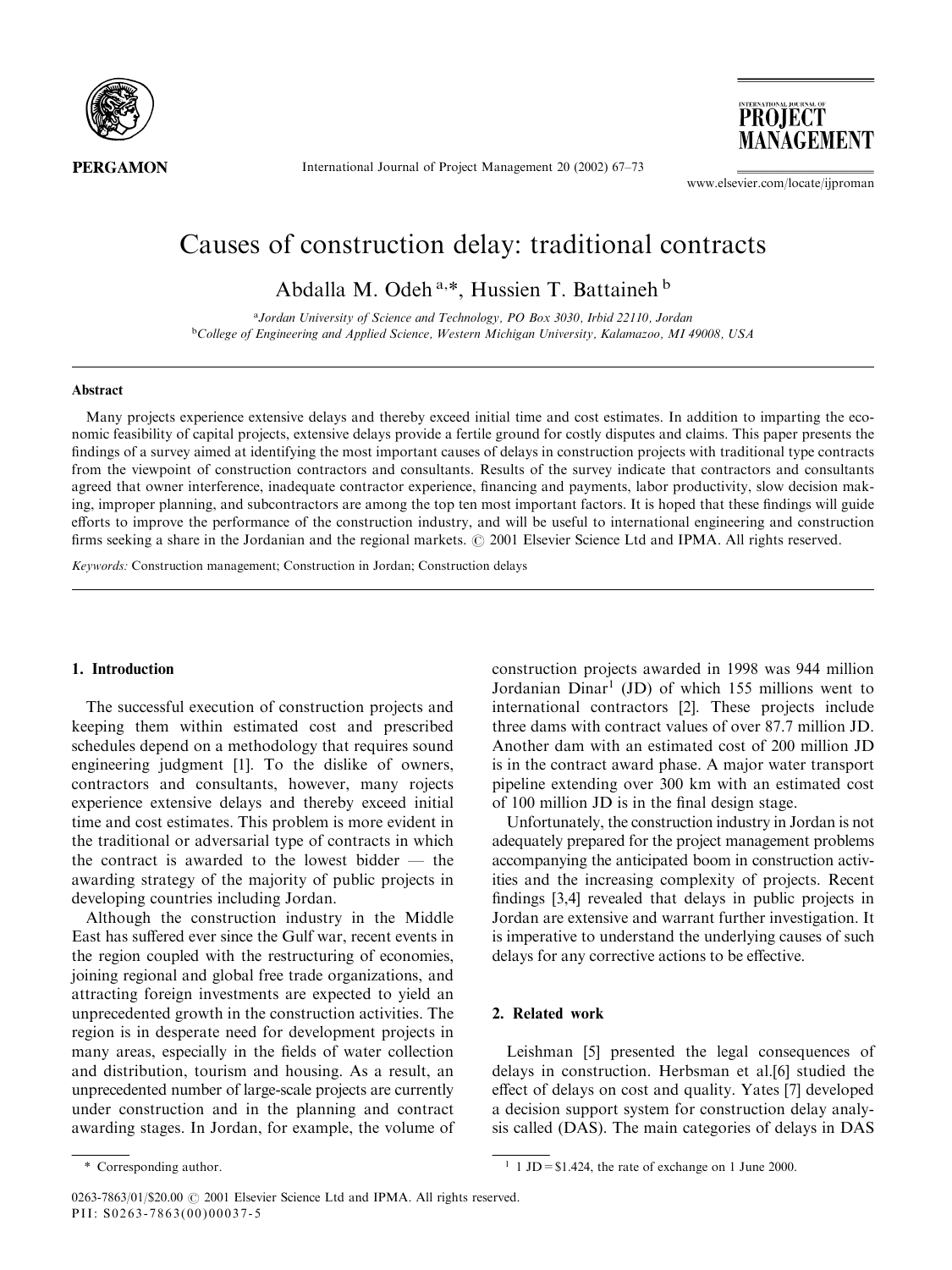include engineering, equipment, external delays, labor, management, material, owner, subcontractors, and weather.

Ogunlana et al. [8] studied the delays in building project in Thailand, as an example of developing economies. They concluded that the problems of the construction industry in developing economies can be nested in three layers: (1) problem of shortages or inadequacies in industry infrastructure, mainly supply of resources; (2) problems caused by clients and consultants; and (3) problems caused by incompetence of contractors. Kumaraswamy et al. [9] surveyed the causes of construction delays in Hong Kong as seen by clients, contractors and consultants, and examined the factors affecting productivity. The survey revealed differences in perceptions of the relative significance of factors between the three groups, indicative of their experiences, possible prejudices and lack of effective communication. Mansfield et al. [10] studied the causes of delay and cost overrun in construction projects in Nigeria. The results showed that the most important factors are financing and payment for completed works, poor contract management, changes in site conditions, shortage of material, and improper planing.

Assaf et al. [11] studied the causes of delay in large building construction projects in Saudi Arabia. The most important causes of delay included approval of shop drawings, delays in payments to contractors and the resulting cash problems during construction, design changes, conflicts in work schedules of subcontractors, slow decision making and executive bureaucracy in the owners' organizations, design errors, labor shortage and inadequate labor skills. Mezher et al. [12] conducted a survey of the causes of delays in the construction industry in Lebanon from the viewpoint of owners, contractors and architectural/engineering firms. It was found that owners had more concerns with regard to financial issues, contractors regarded contractual relationships the most important, while consultants considered project management issues to be the most important causes of delays.

Battaineh [3] evaluated the progress reports of 164 building and 28 highway projects constructed during the period 1996–1999 in Jordan. The results indicate that delays are extensive: the average ratio of actual completion time to the planned contract duration is  $160.5\%$ for road projects and 120.3% for building projects.

Al-Momani [4] conducted a quantitative analysis of construction delays by examining the records of 130 public building projects constructed in Jordan during the period of 1990–1997. The researcher presented regression models of the relationship between actual and planned project duration for different types of building facilities. The analysis also included the reported frequencies of time extensions for the different causes of delays. The researcher concluded that the main causes of delay in construction projects relate to designers, user changes, weather, site conditions, late deliveries, economic conditions, and increase in quantities. However, such conclusion can be misleading. First, they included causes which are limited to those for which contractors are entitled to time extension. The analysis does not cover causes of delay for which the contractor is responsible, such as those related to labor and equipment, planning and site management, construction methods, adequacy and capability of contractor. Second, they are based on the reported number of time extensions not on the extent of delay attributed to the different causes of delay. Despite the moderate weather in Jordan, for example, it was figured among the major causes of delay because a time extension was granted for all public projects under construction in the winter of 1991 as a result of an unprecedented severe storm that had a very low probability of occurrence. Third, they are drawn from records of public building projects and one would question their validity to other types of construction projects such as industrial facilities, water collection treatment and distribution, and highway construction.

#### 3. Research design and objectives

The objective of this research is to identify the major causes of delay in the construction industry and to assess the relative importance of these causes for the traditional adversarial type of contracts from the viewpoint of construction contractors and consultants. First, a survey questionnaire was developed to assess the perceptions of contractors and consultants of the relative importance of construction delay causes. Second, the questionnaire was distributed to a random sample of contractors and consultants working on large projects in Jordan. Responses to the questionnaire were then collected and analyzed. The analysis included ranking the different causes according to the relative importance indexes for both contractors and consultants responses. The Spearman's rank correlation coefficient was then used to test association between the contractors and consultants ranking.

# 4. Causes of delay

The survey is based on 28 well recognized causes of delay to which participants were asked to indicate their level of importance of each cause. These causes were categorized into the following 8 major groups:

- 1. Client related factors include finance and payments of completed work, owner interference, slow decision making and unrealistic contract duration imposed by owners.
- 2. Contractor related factors include site management, improper planning, inadequate contractor